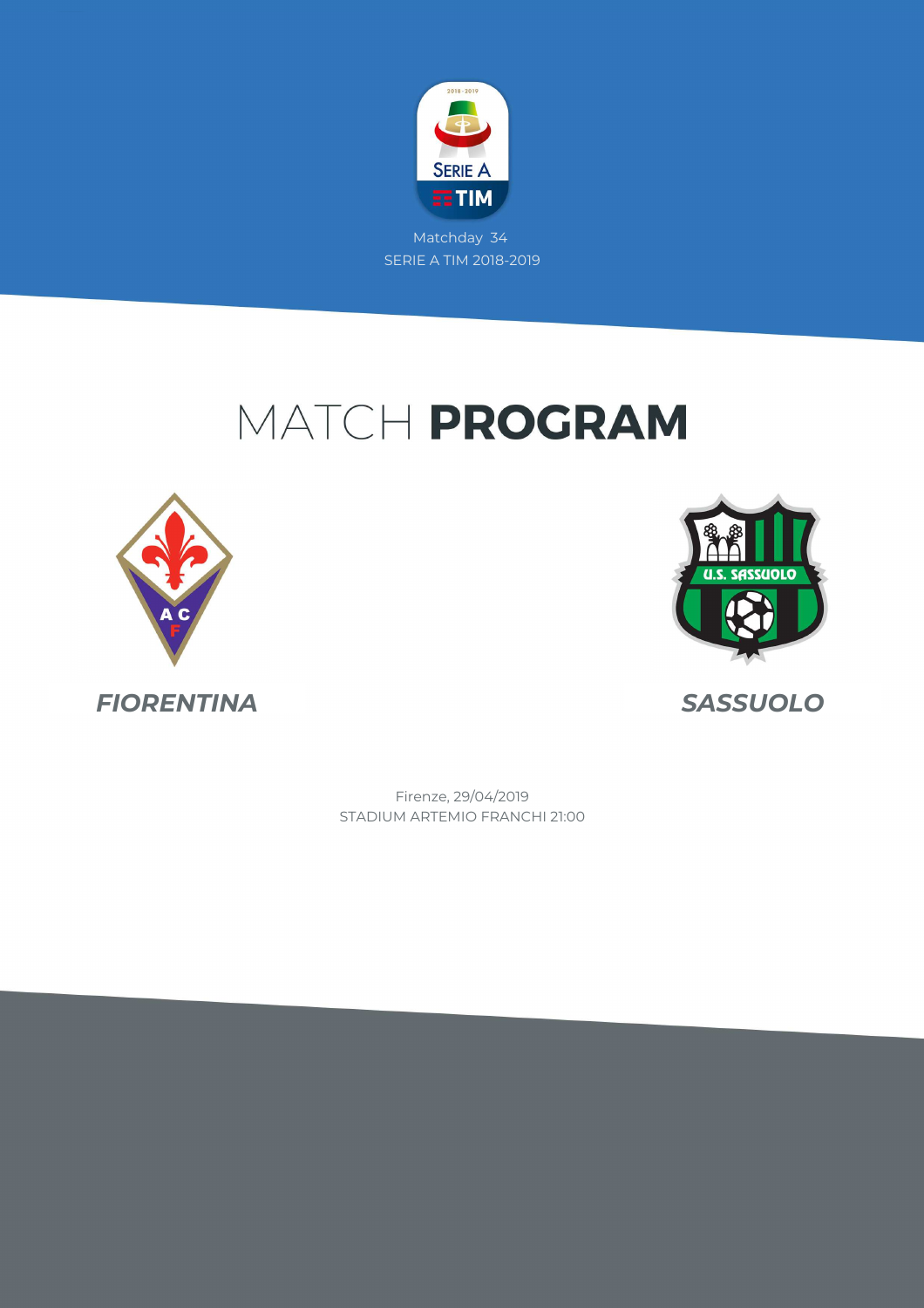



**SERIE A** 

#### **FIORENTINA vs SASSUOLO**



STADIUM ARTEMIO FRANCHI 21:00 Firenze, 29/04/2019

#### *SERIE A TIM 2018-19*

| <b>OVERALL</b>    | <b>PTS</b> | P  | W | D  |    | GF | GA        | <b>GD</b>  |
|-------------------|------------|----|---|----|----|----|-----------|------------|
| <b>FIORENTINA</b> | 40         | 33 | 8 | 16 | 9  | 47 | 41        | $+6$       |
| <b>SASSUOLO</b>   | 38         | 33 | 8 | 14 | 77 | 47 | 52        | $-5$       |
| <b>HOME/AWAY</b>  | <b>PTS</b> | P  | W | D  |    | GF | <b>GA</b> | <b>AVG</b> |
| <b>FIORENTINA</b> | 23         | 16 | 5 | 8  | 3  | 25 | 17        | 7.6        |
| <b>SASSUOLO</b>   | 15         | 16 | 3 | 6  | 57 | 16 | 21        |            |

#### *HEAD TO HEAD - LAST 5 MATCHES*

| 2018-19 MD 15 | <b>SASSUOLO</b>                                                                                                | <b>FIORENTINA</b>                                                        |         |
|---------------|----------------------------------------------------------------------------------------------------------------|--------------------------------------------------------------------------|---------|
| 09/12/2018    | 17'(2°T) A. DUNCAN, 22'(2°T) K. BABACAR, 35'(2°T) S.<br><b>SENSI</b>                                           | 25'(2°T) G. SIMEONE, 44'(2°T) M. BENASSI, 51'(2°T) K.<br><b>MIRALLAS</b> | $3 - 3$ |
| 2017-18 MD 34 | <b>SASSUOLO</b>                                                                                                | <b>FIORENTINA</b>                                                        |         |
| 21/04/2018    | 41'(1°T) M. POLITANO                                                                                           |                                                                          | $7-0$   |
| 2017-18 MD 15 | <b>FIORENTINA</b>                                                                                              | <b>SASSUOLO</b>                                                          |         |
| 03/12/2017    | 32'(1 <sup>°</sup> T) G. SIMEONE, 42'(1 <sup>°</sup> T) J. VERETOUT, 26'(2 <sup>°</sup> T) F.<br><b>CHIESA</b> |                                                                          | $3-0$   |
| 2016-17 MD 35 | <b>SASSUOLO</b>                                                                                                | <b>FIORENTINA</b>                                                        |         |
| 07/05/2017    | 29'(2°T) M. POLITANO, 40'(2°T) P. IEMMELLO                                                                     | 37'(1 <sup>°</sup> T) F. CHIESA, 49'(2 <sup>°</sup> T) F. BERNARDESCHI   | $2 - 2$ |
| 2016-17 MD 16 | <b>FIORENTINA</b>                                                                                              | <b>SASSUOLO</b>                                                          |         |
| 12/12/2016    | 10'(1°T) N. KALINIC, 40'(1°T) N. KALINIC                                                                       | 31'(2 <sup>°</sup> T) F. ACERBI                                          | $2 - 7$ |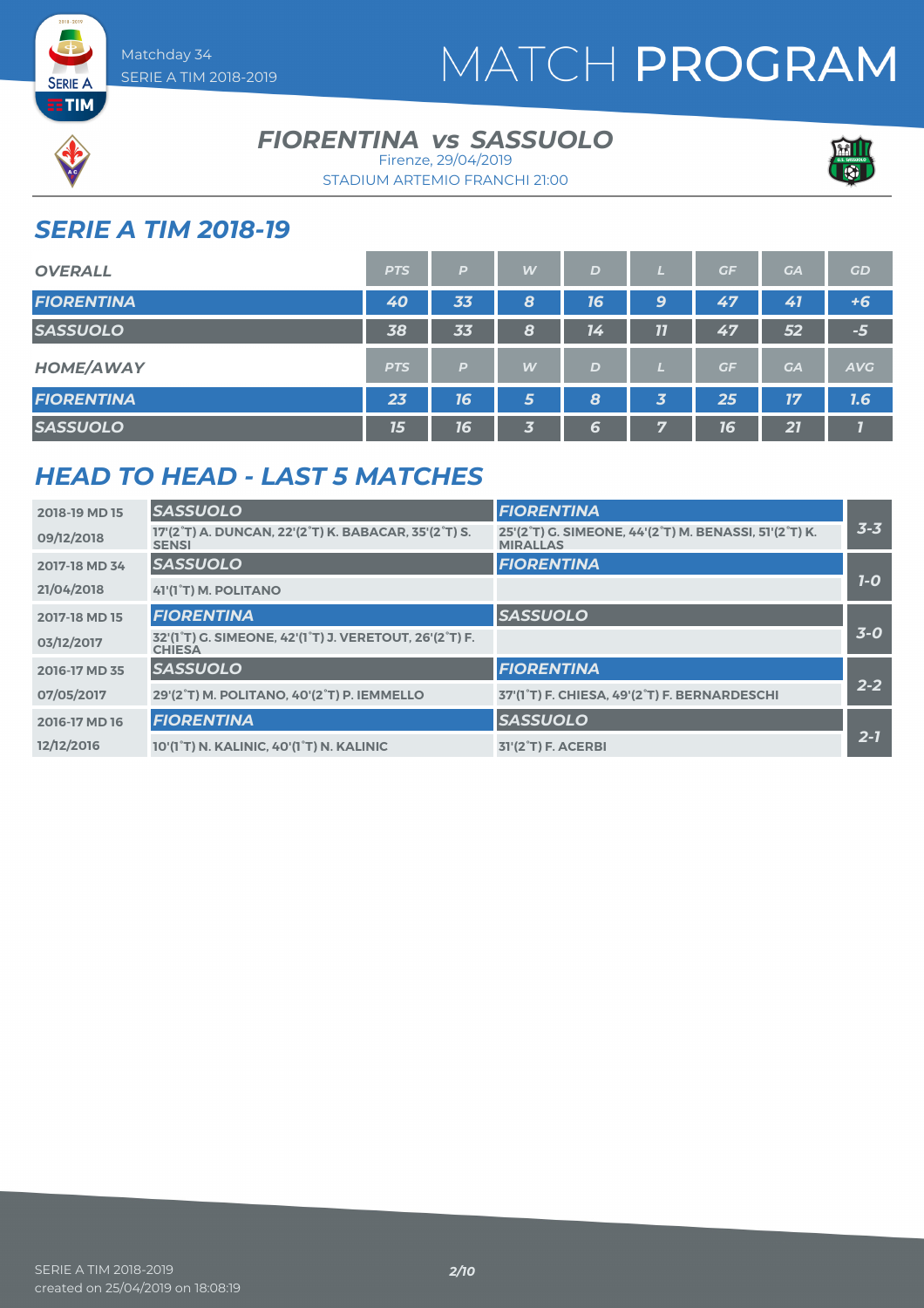

### **FIORENTINA vs SASSUOLO**



STADIUM ARTEMIO FRANCHI 21:00 Firenze, 29/04/2019

### *SQUADS*

| <b>FIORENTINA</b>             | <b>CAPS A</b>    | <b>GOALS A</b>   | <b>GOALS 2018-19</b> | CAPS 2018-19     | MINS. 2018-19    |
|-------------------------------|------------------|------------------|----------------------|------------------|------------------|
| <b>GOALKEEPERS</b>            |                  |                  |                      |                  |                  |
| <b>1 ALBAN-MARC LAFONT</b>    | 29               | 36               | 36                   | 29               | 2755             |
| <b>23 PIETRO TERRACCIANO</b>  | 12               | 76               | 13                   | 70               | 953              |
| <b>33 FEDERICO BRANCOLINI</b> | $\boldsymbol{o}$ | $\boldsymbol{0}$ | $\boldsymbol{o}$     | $\boldsymbol{O}$ | O                |
| <b>67 SIMONE GHIDOTTI</b>     | $\boldsymbol{O}$ | $\boldsymbol{O}$ | $\boldsymbol{0}$     | $\boldsymbol{O}$ | $\boldsymbol{0}$ |
| <b>DEFENDERS</b>              |                  |                  |                      |                  |                  |
| 2 VINCENT LAURINI             | 99               | $\bf{7}$         | $\boldsymbol{O}$     | 13               | 827              |
| <b>3 CRISTIANO BIRAGHI</b>    | 141              | $\overline{3}$   | $\mathbf{I}$         | 31               | 2935             |
| <b>4 NIKOLA MILENKOVIC</b>    | 45               | 3                | 3                    | 29               | 2718             |
| <b>5 FEDERICO CECCHERINI</b>  | <b>118</b>       | $\overline{2}$   | $\boldsymbol{O}$     | 14               | 976              |
| <b>15 MAXIMILIANO OLIVERA</b> | 25               | $\boldsymbol{0}$ | $\boldsymbol{O}$     | O                | $\boldsymbol{o}$ |
| <b>16 DAVID HANCKO</b>        | 5                | $\boldsymbol{O}$ | $\boldsymbol{O}$     | 5                | 308              |
| <b>20 GERMAN PEZZELLA</b>     | 63               | 3                | $\overline{2}$       | 29               | 2761             |
| <b>30 GEORGIOS ANTZOULAS</b>  | $\boldsymbol{0}$ | $\boldsymbol{0}$ | $\boldsymbol{O}$     | $\boldsymbol{O}$ | $\boldsymbol{0}$ |
| <b>31 VITOR HUGO</b>          | 45               | $\mathbf{7}$     | 0                    | 26               | 2265             |
| <b>32 GABRIELE FERRARINI</b>  | $\boldsymbol{0}$ | 0                | $\boldsymbol{O}$     | $\boldsymbol{O}$ | $\boldsymbol{o}$ |
| <b>MIDFIELDERS</b>            |                  |                  |                      |                  |                  |
| <b>6 CHRISTIAN NORGAARD</b>   | 5                | $\boldsymbol{o}$ | $\pmb{o}$            | 5                | 337              |
| 8 GERSON                      | 59               | $\overline{5}$   | $\overline{3}$       | 31               | 2299             |
| <b>14 BRYAN DABO</b>          | 29               | $\overline{2}$   | $\mathbf{7}$         | 79               | 732              |
| <b>17 JORDAN VERETOUT</b>     | 65               | 13               | 5                    | 29               | 2769             |
| <b>18 BELOKO MEDJA</b>        | $\boldsymbol{0}$ | $\boldsymbol{0}$ | 0                    | $\boldsymbol{O}$ | O                |
| <b>19 CRISTOBAL MONTIEL</b>   | $\mathbf{I}$     | $\boldsymbol{0}$ | $\boldsymbol{0}$     | $\mathbf{I}$     | 77               |
| <b>24 MARCO BENASSI</b>       | 174              | 25               | 7                    | 28               | 2029             |
| <b>FORWARDS</b>               |                  |                  |                      |                  |                  |
| <b>9 GIOVANNI SIMEONE</b>     | <b>106</b>       | 32               | 6                    | 33               | 2421             |
| <b>10 MARKO PJACA</b>         | 33               | $\mathcal{I}$    | $\mathbf{I}$         | <b>19</b>        | 813              |
| <b>11 KEVIN MIRALLAS</b>      | 23               | $\overline{2}$   | $\overline{2}$       | 23               | <b>1165</b>      |
| <b>25 FEDERICO CHIESA</b>     | 95               | 15               | 6                    | 32               | 2828             |
| <b>26 EDIMILSON FERNANDES</b> | 25               | $\overline{2}$   | $\overline{2}$       | 25               | 1761             |
| <b>27 MARTIN GRAICIAR</b>     | $\boldsymbol{0}$ | $\boldsymbol{0}$ | $\boldsymbol{O}$     | $\boldsymbol{O}$ | $\boldsymbol{0}$ |
| <b>28 DUSAN VLAHOVIC</b>      | 7                | $\boldsymbol{0}$ | $\boldsymbol{0}$     | 7                | 143              |
| <b>29 LUIS MURIEL</b>         | <b>179</b>       | 49               | 6                    | 14               | <b>1157</b>      |
| <b>73 MARCO MELI</b>          | $\boldsymbol{o}$ | $\boldsymbol{o}$ | $\pmb{o}$            | $\boldsymbol{o}$ | $\pmb{o}$        |
| <b>98 RAFIK ZEKHNINI</b>      | $\overline{I}$   | 0                | $\boldsymbol{O}$     | $\boldsymbol{O}$ | O                |
| <b>STAFF</b>                  |                  |                  |                      |                  |                  |

**Coach** *VINCENZO MONTELLA*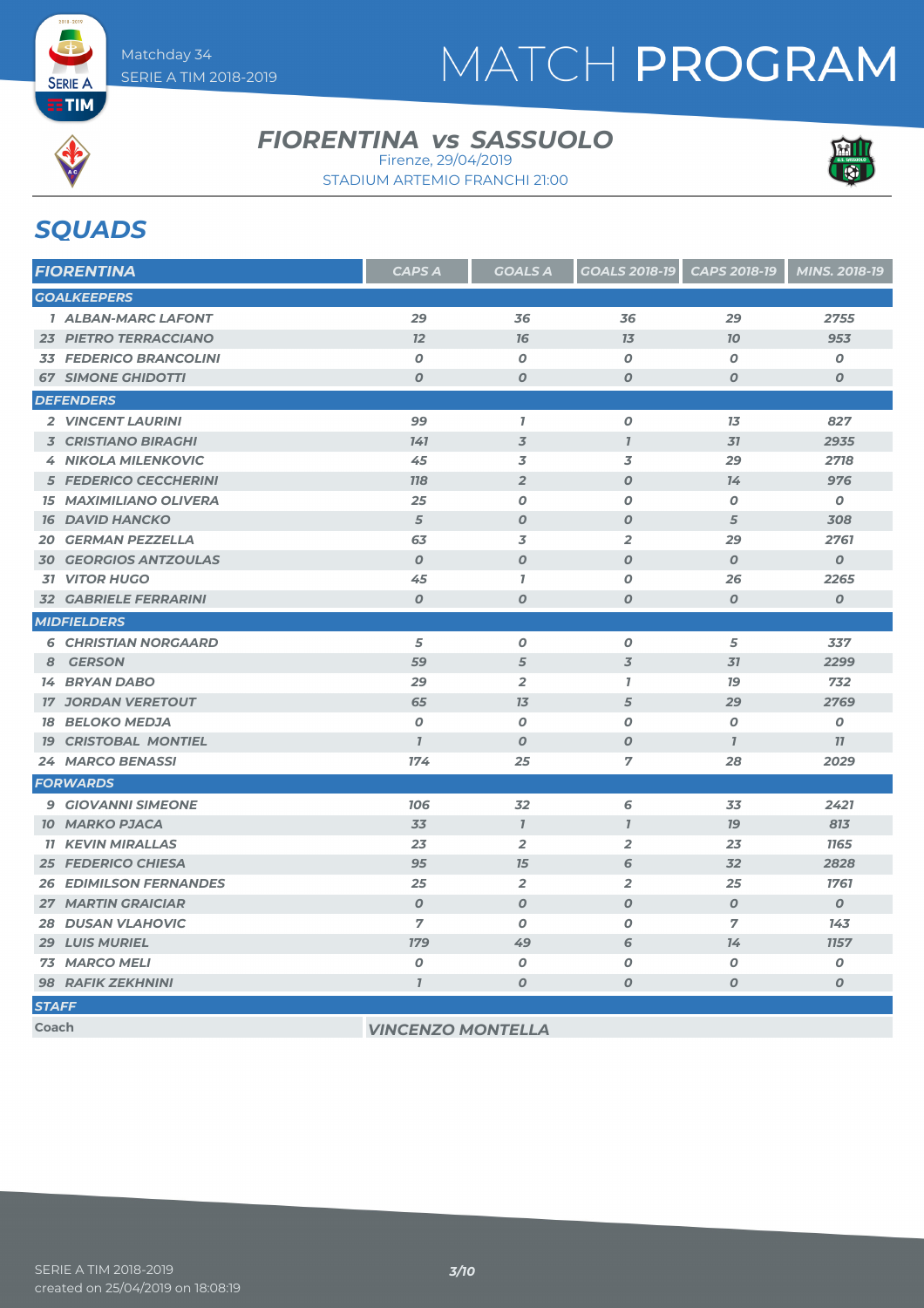# MATCH PROGRAM



**SERIE A** 

#### **FIORENTINA vs SASSUOLO**





| <b>SASSUOLO</b>                 | <b>CAPS A</b>    | <b>GOALS A</b>   | <b>GOALS 2018-19</b> | CAPS 2018-19     | MINS. 2018-19    |
|---------------------------------|------------------|------------------|----------------------|------------------|------------------|
| <b>GOALKEEPERS</b>              |                  |                  |                      |                  |                  |
| <b>28 GIACOMO SATALINO</b>      | $\boldsymbol{0}$ | $\boldsymbol{0}$ | 0                    | $\boldsymbol{0}$ | 0                |
| <b>36 STEFANO TURATI</b>        | $\boldsymbol{O}$ | $\boldsymbol{O}$ | $\boldsymbol{O}$     | $\boldsymbol{0}$ | $\boldsymbol{O}$ |
| <b>37 MATTEO CAMPANI</b>        | $\boldsymbol{0}$ | $\boldsymbol{0}$ | 0                    | $\boldsymbol{0}$ | $\boldsymbol{O}$ |
| <b>47 ANDREA CONSIGLI</b>       | 331              | 451              | 51                   | 32               | 3052             |
| <b>79 GIANLUCA PEGOLO</b>       | 103              | 158              | $\overline{I}$       | 2                | <b>122</b>       |
| <b>DEFENDERS</b>                |                  |                  |                      |                  |                  |
| 2 MARLON                        | 78               | $\mathbf{7}$     | $\mathbf{7}$         | 18               | 1600             |
| <b>3 MERIH DEMIRAL</b>          | $\overline{9}$   | $\overline{2}$   | $\overline{2}$       | $\overline{9}$   | 875              |
| <b>5 MAURICIO LEMOS</b>         | 10               | $\mathbf{7}$     | $\boldsymbol{O}$     | $\overline{2}$   | 141              |
| <b>6 ROGERIO</b>                | 41               | $\mathcal{I}$    | $\overline{1}$       | 28               | 2448             |
| <b>13 FEDERICO PELUSO</b>       | 240              | 8                | $\overline{I}$       | 14               | 1258             |
| <b>17 LEONARDO SERNICOLA</b>    | $\boldsymbol{O}$ | $\boldsymbol{O}$ | $\boldsymbol{O}$     | $\boldsymbol{O}$ | $\boldsymbol{0}$ |
| 21 POL LIROLA                   | 76               | $\mathbf{I}$     | $\mathbf{I}$         | 30               | 2701             |
| <b>23 GIANGIACOMO MAGNANI</b>   | 79               | $\boldsymbol{O}$ | $\boldsymbol{O}$     | <b>79</b>        | 1620             |
| <b>31 GIAN MARCO FERRARI</b>    | 93               | 8                | 3                    | 26               | 2509             |
| <b>38 STEFANO FERRARESI</b>     | $\boldsymbol{O}$ | $\boldsymbol{O}$ | $\boldsymbol{O}$     | $\boldsymbol{O}$ | $\boldsymbol{O}$ |
| 98 CLAUD ADJAPONG               | 31               | $\overline{2}$   | $\mathbf{I}$         | 4                | 281              |
| <b>MIDFIELDERS</b>              |                  |                  |                      |                  |                  |
| <b>4 FRANCESCO MAGNANELLI</b>   | <b>159</b>       | 3                | $\boldsymbol{o}$     | 21               | 1530             |
| <b>9 FILIP DJURICIC</b>         | 55               | $\overline{2}$   | $\overline{2}$       | 20               | 1140             |
| <b>12 STEFANO SENSI</b>         | 58               | 5                | $\overline{2}$       | 25               | 1821             |
| 32 ALFRED DUNCAN                | 163              | $\overline{7}$   | 4                    | 22               | 1679             |
| <b>68 MEHDI BOURABIA</b>        | 28               | $\boldsymbol{O}$ | $\boldsymbol{o}$     | 28               | 1846             |
| <b>73 MANUEL LOCATELLI</b>      | 73               | 4                | $\overline{2}$       | 25               | 1786             |
| <b>FORWARDS</b>                 |                  |                  |                      |                  |                  |
| <b>10 ALESSANDRO MATRI</b>      | 336              | 92               | $\overline{2}$       | 17               | 619              |
| <b>11 GIANLUCA SCAMACCA</b>     | $\overline{3}$   | $\boldsymbol{0}$ | $\boldsymbol{O}$     | $\boldsymbol{O}$ | $\boldsymbol{O}$ |
| <b>18 GIACOMO RASPADORI</b>     | $\boldsymbol{O}$ | $\boldsymbol{O}$ | 0                    | O                | 0                |
| <b>19 JENS ODGAARD</b>          | $\overline{1}$   | $\boldsymbol{O}$ | $\boldsymbol{O}$     | $\overline{1}$   | 22               |
| <b>20 JEREMIE BOGA</b>          | 20               | $\overline{2}$   | $\overline{2}$       | 20               | 1238             |
| <b>25 DOMENICO BERARDI</b>      | 173              | 53               | 6                    | 31               | 2740             |
| <b>30 KHOUMA BABACAR</b>        | 138              | 36               | $\overline{7}$       | 26               | 1455             |
| <b>34 FEDERICO DI FRANCESCO</b> | 73               | $\overline{7}$   | $\overline{2}$       | 78               | <b>7775</b>      |
| <b>99 ENRICO BRIGNOLA</b>       | 24               | 4                | $\mathbf{I}$         | 6                | 182              |
| <b>STAFF</b>                    |                  |                  |                      |                  |                  |
|                                 |                  |                  |                      |                  |                  |

**Coach** *ROBERTO DE ZERBI*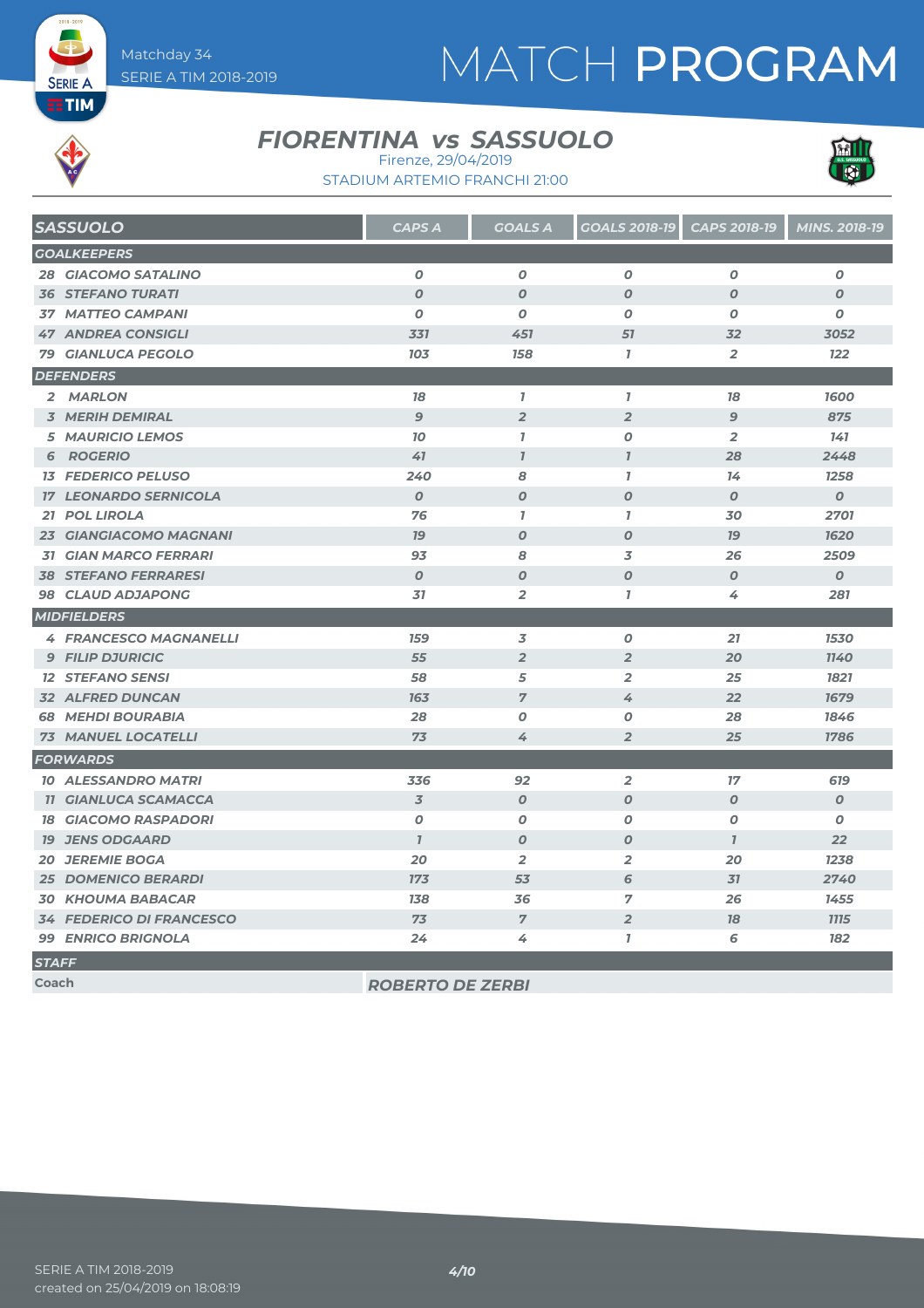



**SERIE A** 

#### **FIORENTINA vs SASSUOLO**

STADIUM ARTEMIO FRANCHI 21:00 Firenze, 29/04/2019



### *LAST 5 MATCHES*

| <b>FIORENTINA</b>  |                                              |                                                                |         |
|--------------------|----------------------------------------------|----------------------------------------------------------------|---------|
| <b>MATCHDAY 33</b> | <b>JUVENTUS</b>                              | <b>FIORENTINA</b>                                              |         |
| 20/04/2019         | 37'(1°T) ALEX SANDRO, 8'(2°T)[A] G. PEZZELLA | 6'(1°T) N. MILENKOVIC                                          | $2 - 7$ |
| <b>MATCHDAY 32</b> | <b>FIORENTINA</b>                            | <b>BOLOGNA</b>                                                 |         |
| 14/04/2019         |                                              |                                                                | $O-O$   |
| <b>MATCHDAY 31</b> | <b>FIORENTINA</b>                            | <b>FROSINONE</b>                                               |         |
| 07/04/2019         |                                              | 39'(2°T) D. CIOFANI                                            | $O-7$   |
| <b>MATCHDAY 30</b> | <b>ROMA</b>                                  | <b>FIORENTINA</b>                                              | $2 - 2$ |
| 03/04/2019         | 14'(1°T) N. ZANIOLO, 12'(2°T) D. PEROTTI     | 12'(1 <sup>°</sup> T) G. PEZZELLA, 6'(2 <sup>°</sup> T) GERSON |         |
| <b>MATCHDAY 29</b> | <b>FIORENTINA</b>                            | <b>TORINO</b>                                                  | $7 - 7$ |
| 31/03/2019         | 7'(1 <sup>°</sup> T) G. SIMEONE              | 34'(1°T) D. BASELLI                                            |         |

#### *SASSUOLO*

| <b>MATCHDAY 33</b> | <b>UDINESE</b>                                                                                                                            | <b>SASSUOLO</b>                       |         |
|--------------------|-------------------------------------------------------------------------------------------------------------------------------------------|---------------------------------------|---------|
| 20/04/2019         | 35'(2°T)[A] P. LIROLA                                                                                                                     | 31'(1 <sup>°</sup> T) S. SENSI        | $7 - 7$ |
| <b>MATCHDAY 32</b> | <b>SASSUOLO</b>                                                                                                                           | <b>PARMA</b>                          |         |
| 14/04/2019         |                                                                                                                                           |                                       | $O-O$   |
| <b>MATCHDAY 31</b> | <b>LAZIO</b>                                                                                                                              | <b>SASSUOLO</b>                       |         |
| 07/04/2019         | 8'(2°T) C. IMMOBILE, 50'(2°T) S. LULIC                                                                                                    | 12'(2°T) ROGERIO, 44'(2°T) D. BERARDI | $2 - 2$ |
| <b>MATCHDAY 30</b> | <b>SASSUOLO</b>                                                                                                                           | <b>CHIEVOVERONA</b>                   |         |
| 04/04/2019         | 4'(1 <sup>°</sup> T) M. DEMIRAL, 45'(1 <sup>°</sup> T) M. DEMIRAL, 2'(2 <sup>°</sup> T) M.<br>LOCATELLI, 12'(2 <sup>°</sup> T) D. BERARDI |                                       | $4 - 0$ |
| <b>MATCHDAY 29</b> | <b>BOLOGNA</b>                                                                                                                            | <b>SASSUOLO</b>                       |         |
| 31/03/2019         | 23'(2 <sup>°</sup> T) E. PULGAR, 51'(2 <sup>°</sup> T) M. DESTRO                                                                          | 46'(2 <sup>°</sup> T) J. BOGA         | $2 - 1$ |

| <b>TEAMS COMPARISON (Average values)</b> | <b>FIORENTINA</b> | <b>SASSUOLO</b> |
|------------------------------------------|-------------------|-----------------|
| <b>Goals For</b>                         | 1.42              | 7.42            |
| <b>Goals Conceded</b>                    | 7.24              | 1.58            |
| <b>Attempts</b>                          | 10.97             | 9.79            |
| <b>Attempts on target</b>                | 5.64              | 4.94            |
| <b>Assists</b>                           | 0.61              | 0.85            |
| <b>Attacking Plays</b>                   | 50                | 48.36           |
| <b>Passes Completed</b>                  | 332               | 429             |
| <b>Passes Completed (%)</b>              | 78%               | 84%             |
| <b>Fouls Committed</b>                   | 13.97             | 13.58           |
| <b>Fouls Suffered</b>                    | 13.58             | 13.76           |
| <b>Team Defense Position</b>             | 51.37m            | 50.06m          |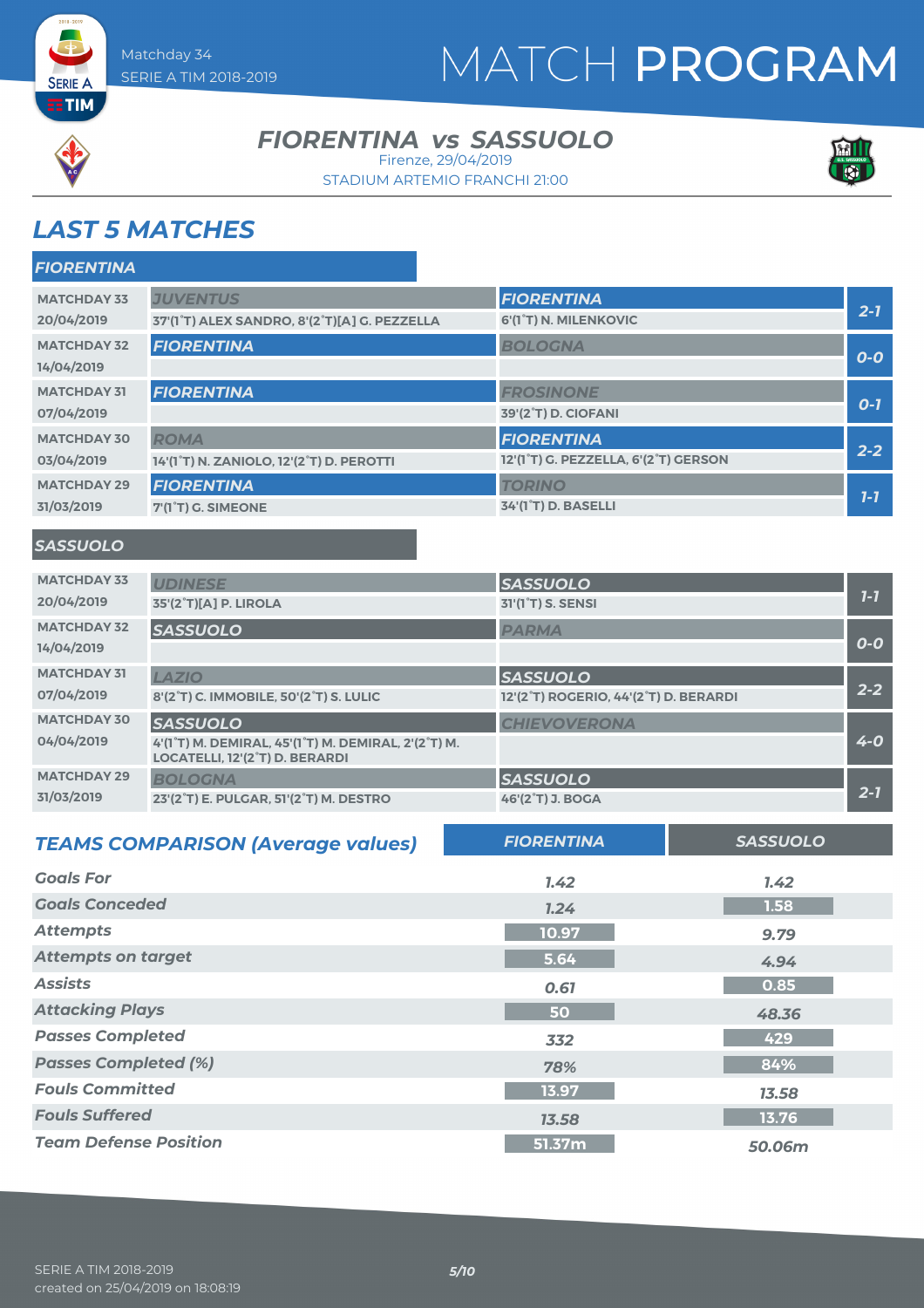## MATCH PROGRAM

**SERIE A ETIM** 

#### **FIORENTINA vs SASSUOLO** Firenze, 29/04/2019

STADIUM ARTEMIO FRANCHI 21:00



#### *ATHLETICS PERFORMANCE*

| <b>FIORENTINA</b>      | Caps (Min.) | Average<br>(Km) | <b>AVG Sprint</b><br>(Km) | <b>SASSUOLO</b>           | Caps (Min.)       | Average<br>(Km) | <b>AVG Sprint</b><br>(Km) |
|------------------------|-------------|-----------------|---------------------------|---------------------------|-------------------|-----------------|---------------------------|
| 17 J. VERETOUT         | 29 (2769')  | 10.998          | 0.939                     | <b>4F. MAGNANELLI</b>     | 21 (1530')        | 10.626          | 0.6                       |
| <b>3</b> C. BIRAGHI    | 31 (2935')  | 10.886          | 0.954                     | <b>6</b> ROGERIO          | 28 (2448') 10.465 |                 | 1.001                     |
| 4 N. MILENKOVIC        | 29 (2718')  | 10.386          | 0.663                     | 31 G. FERRARI             | 26 (2509') 10.382 |                 | 0.612                     |
| 20 G. PEZZELLA         | 29 (2761')  | 10.276          | 0.551                     | 21 P. LIROLA              | 30 (2701')        | 10.294          | 0.986                     |
| <b>31</b> V. HUGO      | 26 (2265')  | 9.773           | 0.579                     | 73 M. LOCATELLI           | 25 (1786')        | 10.229          | 0.574                     |
| 25 F. CHIESA           | 32 (2828')  | 9.663           | 7.144                     | 3 M. DEMIRAL              | 9(875)            | 10.185          | 0.6                       |
| <b>16</b> D. HANCKO    | 5(308)      | 9.616           | 0.691                     | 25 D. BERARDI             | 31 (2740')        | 10.064          | 0.975                     |
| 26 E. FERNANDES        | 25 (1761')  | 9.551           | 0.679                     | <b>12</b> S. SENSI        | 25 (1821')        | 9.964           | 0.661                     |
| 24 M. BENASSI          | 28 (2029')  | 9.403           | 0.68                      | 2 MARLON                  | 18 (1600')        | 9.818           | 0.641                     |
| 9 G. SIMEONE           | 33 (2421')  | 9.379           | 0.923                     | 23 G. MAGNANI             | 19 (1620')        | 9.759           | 0.498                     |
| <b>5</b> F. CECCHERINI | 14 (976')   | 9.352           | 0.507                     | <b>13</b> F. PELUSO       | 14 (1258')        | 9.754           | 0.522                     |
| 8 GERSON               | 31 (2299')  | 9.318           | 0.752                     | 32 A. DUNCAN              | 22 (1679')        | 9.709           | 0.666                     |
| <b>6</b> C. NORGAARD   | 5(337)      | 8.989           | 0.556                     | 68 M. BOURABIA            | 28 (1846')        | 9.66            | 0.853                     |
| 29 L. MURIEL           | 14 (1157')  | 8.764           | 0.832                     | <b>20</b> J. BOGA         | 20 (1238')        | 9.073           | 0.857                     |
| 2V. LAURINI            | 13 (827')   | 8.436           | 0.698                     | <b>34</b> F. DI FRANCESCO | 18 (1115')        | 8.742           | 0.912                     |
| <b>11</b> K. MIRALLAS  | 23 (1165')  | 8.004           | 0.709                     | 98 C. ADJAPONG            | 4(281)            | 8.723           | 0.871                     |
| <b>14</b> B. DABO      | 19 (732')   | 7.669           | 0.693                     | 9 F. DJURICIC             | 20 (1140')        | 8.519           | 0.749                     |
| <b>10</b> M. PJACA     | 19 (813')   | 6.684           | 0.512                     | 5 M. LEMOS                | 2(141)            | 8.303           | 0.526                     |
| 28 D. VLAHOVIC         | 7(143)      | 4.087           | 0.385                     | 30 K. BABACAR             | 26 (1455')        | 8.074           | 0.729                     |
| 19 C. MONTIEL          | 1(11')      | 1.281           | 0.179                     | <b>10</b> A. MATRI        | 17(619)           | 6.471           | 0.482                     |
|                        |             |                 |                           | 99 E. BRIGNOLA            | 6(182)            | 5.202           | 0.719                     |
|                        |             |                 |                           | 19 J. ODGAARD             | 1(22')            | 2.353           | 0.226                     |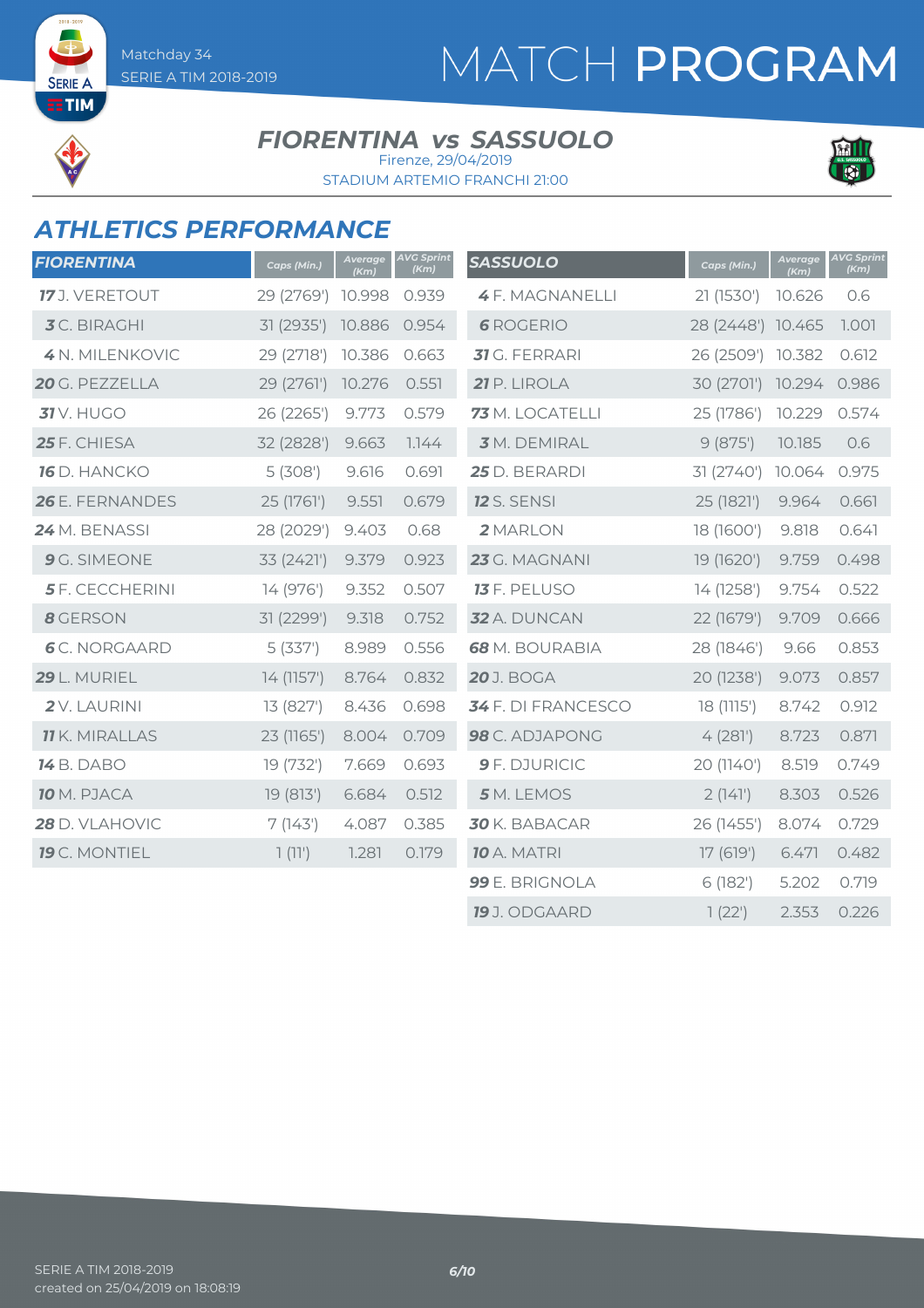

**SERIE A ETIM** 

#### **FIORENTINA vs SASSUOLO**

STADIUM ARTEMIO FRANCHI 21:00 Firenze, 29/04/2019



#### *MATCHDAY 34*

| <b>BOLOGNA</b>      | <b>EMPOLI</b>   | 27/04/2019 15:00 |
|---------------------|-----------------|------------------|
| <b>ROMA</b>         | <b>CAGLIARI</b> | 27/04/2019 18:00 |
| <b>INTER</b>        | <b>JUVENTUS</b> | 27/04/2019 20:30 |
| <b>FROSINONE</b>    | <b>NAPOLI</b>   | 28/04/2019 12:30 |
| <b>CHIEVOVERONA</b> | <b>PARMA</b>    | 28/04/2019 15:00 |
| <b>SPAL</b>         | <b>GENOA</b>    | 28/04/2019 15:00 |
| <b>SAMPDORIA</b>    | <b>LAZIO</b>    | 28/04/2019 18:00 |
| <b>TORINO</b>       | <b>MILAN</b>    | 28/04/2019 20:30 |
| <b>ATALANTA</b>     | <b>UDINESE</b>  | 29/04/2019 19:00 |
| <b>FIORENTINA</b>   | <b>SASSUOLO</b> | 29/04/2019 21:00 |

#### *SERIE A TABLE*

| <b>PTS</b> | $\mathbf{P}$ | W                | D              | $\mathbf{L}$     | GF | <b>GA</b> | <b>GOAL DIFF.</b> |
|------------|--------------|------------------|----------------|------------------|----|-----------|-------------------|
| 87         | 33           | 28               | $\overline{3}$ | $\overline{2}$   | 67 | 23        | $+44$             |
| 67         | 33           | 20               | $\overline{z}$ | 6                | 62 | 30        | $+32$             |
| 61         | 33           | 18               | $\overline{z}$ | 8                | 57 | 27        | $+24$             |
| 56         | 33           | 15               | 11             | $\overline{7}$   | 47 | 31        | $+16$             |
| 56         | 33           | 16               | 8              | $\boldsymbol{9}$ | 66 | 42        | $+24$             |
| 55         | 33           | 15               | 10             | 8                | 58 | 46        | $+12$             |
| 53         | 33           | 13               | 14             | 6                | 42 | 29        | $+13$             |
| 52         | 33           | 15               | $\overline{z}$ | 77               | 47 | 35        | $+12$             |
| 48         | 33           | 14               | 6              | 13               | 53 | 44        | $+9$              |
| 40         | 33           | 10               | 10             | 13               | 32 | 44        | $-12$             |
| 40         | 33           | $\boldsymbol{8}$ | 16             | $\mathbf{9}$     | 47 | 41        | $+6$              |
| 38         | 33           | $\boldsymbol{8}$ | 14             | 11               | 47 | 52        | $-5$              |
| 38         | 33           | 70               | 8              | 15               | 34 | 47        | $-13$             |
| 36         | 33           | $\boldsymbol{9}$ | $\mathbf{9}$   | 15               | 34 | 51        | $-17$             |
| 34         | 33           | 8                | 10             | 15               | 35 | 52        | $-17$             |
| 34         | 33           | 8                | 10             | 15               | 34 | 47        | $-13$             |
| 33         | 33           | 8                | $\mathbf{9}$   | 16               | 31 | 47        | $-16$             |
| 29         | 33           | $\overline{7}$   | 8              | 18               | 42 | 63        | $-21$             |
| 23         | 33           | 5                | 8              | 20               | 26 | 60        | $-34$             |
| 14         | 33           | $\overline{2}$   | 77             | 20               | 24 | 68        | $-44$             |
|            |              |                  |                |                  |    |           |                   |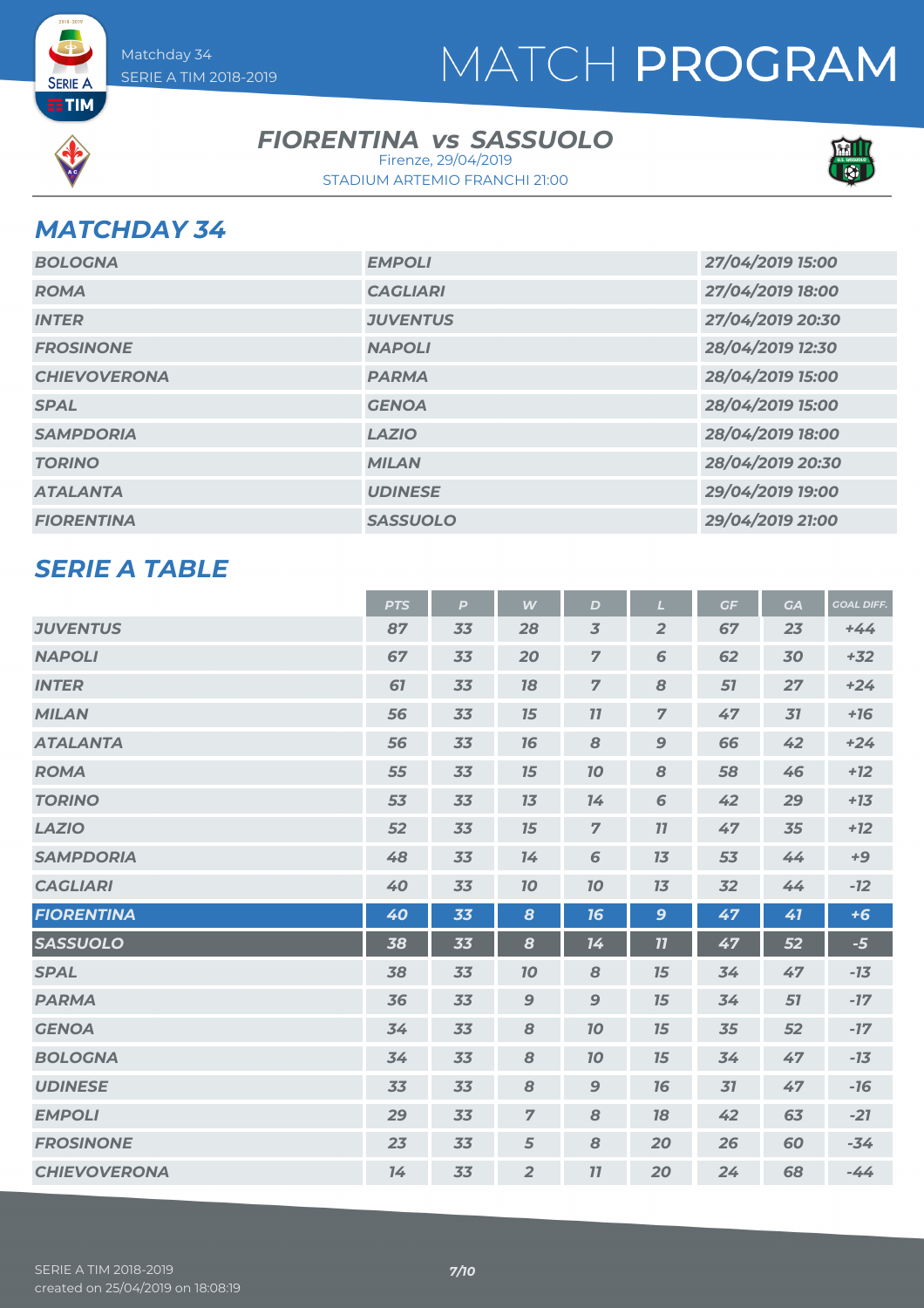### MATCH PROGRAM

#### **FIORENTINA vs SASSUOLO**

STADIUM ARTEMIO FRANCHI 21:00 Firenze, 29/04/2019



#### *PLAYERS RANKING*

**SERIE A ETIM** 

| <b>TOP SCORERS</b>       | <b>Coals(Penalties)</b> |
|--------------------------|-------------------------|
| <b>T F. QUAGLIARELLA</b> | <b>SAM 22 (7)</b>       |
| 2 K. PIATEK              | <b>MIL</b> 21 (2)       |
| 2 D. ZAPATA              | ATA 21(1)               |
| 4 C. RONALDO             | <b>JUV 19 (5)</b>       |
| 5 A. MILIK               | <b>NAP 17 (0)</b>       |
| 6 F. CAPUTO              | $EMP$ 15 (3)            |
| <b>7 C. IMMOBILE</b>     | LAZ $14(4)$             |
| <b>7 A. PETAGNA</b>      | SPA 14 (5)              |
| <b>9 L. PAVOLETTI</b>    | CAG 12 (0)              |
| <b>9 D. MERTENS</b>      | <b>NAP 12 (1)</b>       |

### *TEAMS RANKING*

| <b>TEAMS RANKING</b>          | <u> Goals - Goals per game</u> |             |
|-------------------------------|--------------------------------|-------------|
| <b>JUVENTUS</b>               | 67                             | 2.03        |
| <b>ATALANTA</b>               | 66                             |             |
| <b>NAPOLI</b><br>3            | 62                             | <b>1.88</b> |
| <b>ROMA</b><br>4              | 58                             | 1.76        |
| <b>SAMPDORIA</b><br>5         | 53                             | <b>1.61</b> |
| <b>INTER</b><br>6             | 51                             | 1.55        |
| <b>FIORENTINA</b>             |                                | 1.42        |
| <b>LAZIO</b>                  |                                | 1.42        |
| <b>MILAN</b>                  | 47                             | 1.42        |
| <b>SASSUOLO</b>               | 47                             | 1.42        |
| <b>EMPOLI</b><br>77           | 42                             | 1.27        |
| <b>TORINO</b><br>77           | 42                             | 1.27        |
| <b>GENOA</b><br>73            | 35                             | 1.06        |
| <b>BOLOGNA</b><br>14          | 34                             | 1.03        |
| <b>PARMA</b><br>14            | IS 1                           | <b>1.03</b> |
| <b>14 SPAL</b>                |                                | 0           |
| <b>CAGLIARI</b><br>17         | ドク                             | 0.97        |
| <b>UDINESE</b><br><b>18</b>   | 31                             | 0.9<br>4    |
| <b>FROSINONE</b><br><b>19</b> | 26                             | 0.79        |
| <b>20 CHIEVOVERONA</b>        | 24                             | 0.73        |

|                | <b>TEAMS RANKING</b> | Att. - On Target - Off Target |             |            |            |
|----------------|----------------------|-------------------------------|-------------|------------|------------|
|                | <b>NAPOLI</b>        |                               | 468 249 219 |            |            |
|                | <b>ATALANTA</b>      |                               | 417         | 224        | <b>193</b> |
| 3              | <b>JUVENTUS</b>      |                               | 396         | 209        | <b>187</b> |
| 4              | <b>LAZIO</b>         |                               | 389         | 206        | <b>183</b> |
| 4              | <b>ROMA</b>          |                               | 389         | 223        | <b>766</b> |
| 6              | <b>INTER</b>         |                               | 385         | <b>195</b> | <b>190</b> |
|                | <b>MILAN</b>         |                               | 368 206     |            | <b>162</b> |
| 8              | <b>FIORENTINA</b>    |                               | 362         | <b>186</b> | <b>176</b> |
| 9              | <b>TORINO</b>        |                               | 332         | <b>173</b> | <b>159</b> |
| <b>10</b>      | <b>SASSUOLO</b>      |                               | 323         | <b>163</b> | <b>160</b> |
| $\overline{1}$ | <b>GENOA</b>         |                               | 312         | 153        | <b>159</b> |
| $\overline{1}$ | <b>UDINESE</b>       |                               | 312         | 137        | <b>175</b> |
| 73             | <b>SAMPDORIA</b>     |                               | 308         | 174        | 134        |
| 14             | <b>BOLOGNA</b>       |                               | 307         | 164        | 143        |
| 15             | <b>CAGLIARI</b>      |                               | 291         |            | <b>159</b> |
| 76             | <b>EMPOLI</b>        |                               | 29<br>O     | <b>159</b> | 131        |
| 77             | <b>SPAL</b>          |                               |             | 134        | 143        |
| 18             | <b>FROSINONE</b>     |                               | 0           | 124        | 146        |
| 79             | <b>CHIEVOVERONA</b>  |                               | 256         | <b>128</b> | <b>128</b> |
|                | 20 PARMA             |                               | 232         | <b>715</b> | <b>117</b> |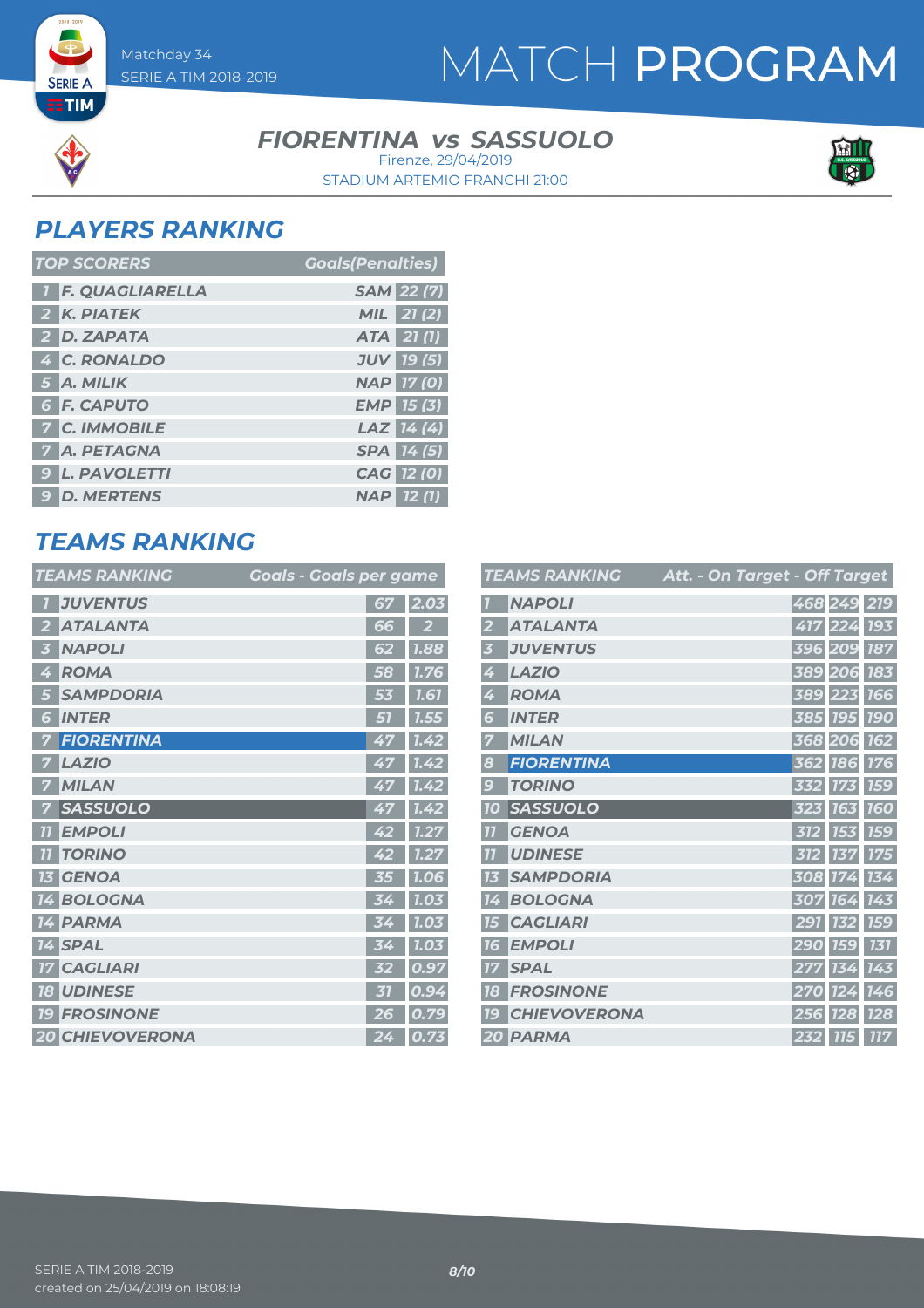**SERIE A ETIM** 

# MATCH PROGRAM

#### **FIORENTINA vs SASSUOLO**



STADIUM ARTEMIO FRANCHI 21:00 Firenze, 29/04/2019

| I LAMJ KANNINU         | Assists |
|------------------------|---------|
| <b>ATALANTA</b>        | 50      |
| <b>NAPOLI</b><br>2     | 41      |
| <b>JUVENTUS</b><br>3   | 37      |
| <b>SAMPDORIA</b>       | 37      |
| <b>ROMA</b>            | 35      |
| <b>INTER</b><br>6      | 32      |
| <b>LAZIO</b><br>7      | 28      |
| <b>SASSUOLO</b>        | 28      |
| <b>MILAN</b><br>9      | 27      |
| <b>10 EMPOLI</b>       | 25      |
| <b>TI CAGLIARI</b>     | 24      |
| <b>12 BOLOGNA</b>      | 22      |
| <b>12 TORINO</b>       | 22      |
| 14 GENOA               | 21      |
| <b>14 SPAL</b>         | 21      |
| <b>14 UDINESE</b>      | 21      |
| <b>17 FIORENTINA</b>   | 20      |
| <b>18 FROSINONE</b>    | 18      |
| <b>19 PARMA</b>        | 15      |
| <b>20 CHIEVOVERONA</b> | 14      |

*TEAMS RANKING Assists*

| <b>TEAMS RANKING</b>             | <b>Passes completed - %</b> |    |
|----------------------------------|-----------------------------|----|
| <b>NAPOLI</b>                    | 540                         | 87 |
| <b>INTER</b>                     | 489                         | 86 |
| <b>JUVENTUS</b>                  | 473                         | 86 |
| <b>ATALANTA</b>                  | 470                         | 84 |
| <b>MILAN</b>                     | 466                         | 86 |
| <b>SASSUOLO</b><br>Б             | 429                         | 84 |
| <b>SAMPDORIA</b>                 | 427                         | 81 |
| <b>LAZIO</b><br>8                | 408                         | 81 |
| <b>ROMA</b><br>$\epsilon$        | 398                         | 82 |
| <b>EMPOLI</b><br>70              | 382                         | 82 |
| <b>CAGLIARI</b>                  | 372                         | 78 |
| <b>SPAL</b><br>$12 \overline{ }$ | 365                         | 82 |
| <b>FIORENTINA</b>                | 332                         | 78 |
| <b>CHIEVOVERONA</b>              | 324                         | 77 |
| <b>TORINO</b><br>75              | 323                         | 77 |
| <b>BOLOGNA</b><br>76             | 305                         | 76 |
| <b>UDINESE</b>                   | 304                         | 77 |
| <b>FROSINONE</b><br>18           | 299                         | 76 |
| <b>GENOA</b><br><b>19</b>        | 287                         | 75 |
| 20 PARMA                         | 255                         | 74 |

\*Average Values

| <b>TEAMS RANKING</b> | AVG (Km) |
|----------------------|----------|
| <b>CHIEVOVERONA</b>  | 112.065  |
| <b>BOLOGNA</b>       | 110.811  |
| <b>INTER</b>         | 110.491  |
| <b>LAZIO</b><br>4    | 110.089  |
| <b>ATALANTA</b>      | 110.038  |
| <b>CAGLIARI</b><br>5 | 109.401  |
| <b>MILAN</b>         | 108.739  |
| <b>SASSUOLO</b><br>8 | 108.617  |
| <b>NAPOLI</b><br>9   | 108.482  |
| <b>10 JUVENTUS</b>   | 108.093  |
| <b>SPAL</b><br>11    | 107.634  |
| <b>FIORENTINA</b>    | 107.628  |
| <b>EMPOLI</b><br>13  | 107.592  |
| <b>14 FROSINONE</b>  | 107.429  |
| <b>15 ROMA</b>       | 107.088  |
| <b>PARMA</b><br>16   | 106.867  |
| <b>GENOA</b><br>17   | 106.682  |
| <b>18 SAMPDORIA</b>  | 106.062  |
| <b>19 TORINO</b>     | 105.777  |
| <b>20 UDINESE</b>    | 105.473  |

| <b>TEAMS RANKING</b>            | Tot. Saves - Average |                           |
|---------------------------------|----------------------|---------------------------|
| <b>EMPOLI</b>                   | 142                  | 4.3                       |
| <b>CAGLIARI</b>                 | 137                  | 4.15                      |
| <b>PARMA</b>                    | 137                  | 4.15                      |
| <b>FROSINONE</b>                | 133                  | 4.03                      |
| <b>CHIEVOVERONA</b>             | 125                  | $\overline{3.7}$<br>9     |
| <b>BOLOGNA</b><br>6             | <b>779</b>           | 3.61                      |
| <b>GENOA</b>                    | 77                   | 3.                        |
| <b>UDINESE</b><br>$\frac{1}{2}$ | 775                  | 3.4                       |
| <b>SPAL</b><br>$\bullet$        | 173                  | 3.                        |
| <b>ROMA</b><br>O                | 10<br>15             | 3.18                      |
| <b>TORINO</b>                   | 10<br>15             | 3.18                      |
| <b>MILAN</b>                    | 10                   | 9<br>3.<br>$\overline{0}$ |
| <b>FIORENTINA</b>               | 98                   | 2.9                       |
| <b>LAZIO</b><br>4               | 97                   | 2.9                       |
| <b>SAMPDORIA</b><br>15          | 96                   | 2.91                      |
| <b>16 NAPOLI</b>                | 95                   | 2.88                      |
| <b>SASSUOLO</b>                 | 9.                   | 2.85                      |
| <b>INTER</b><br>18              | 94                   | 2.85                      |
| <b>ATALANTA</b><br>79           | 86                   | 2.61                      |
| <b>20 JUVENTUS</b>              | 78                   | 2.36                      |